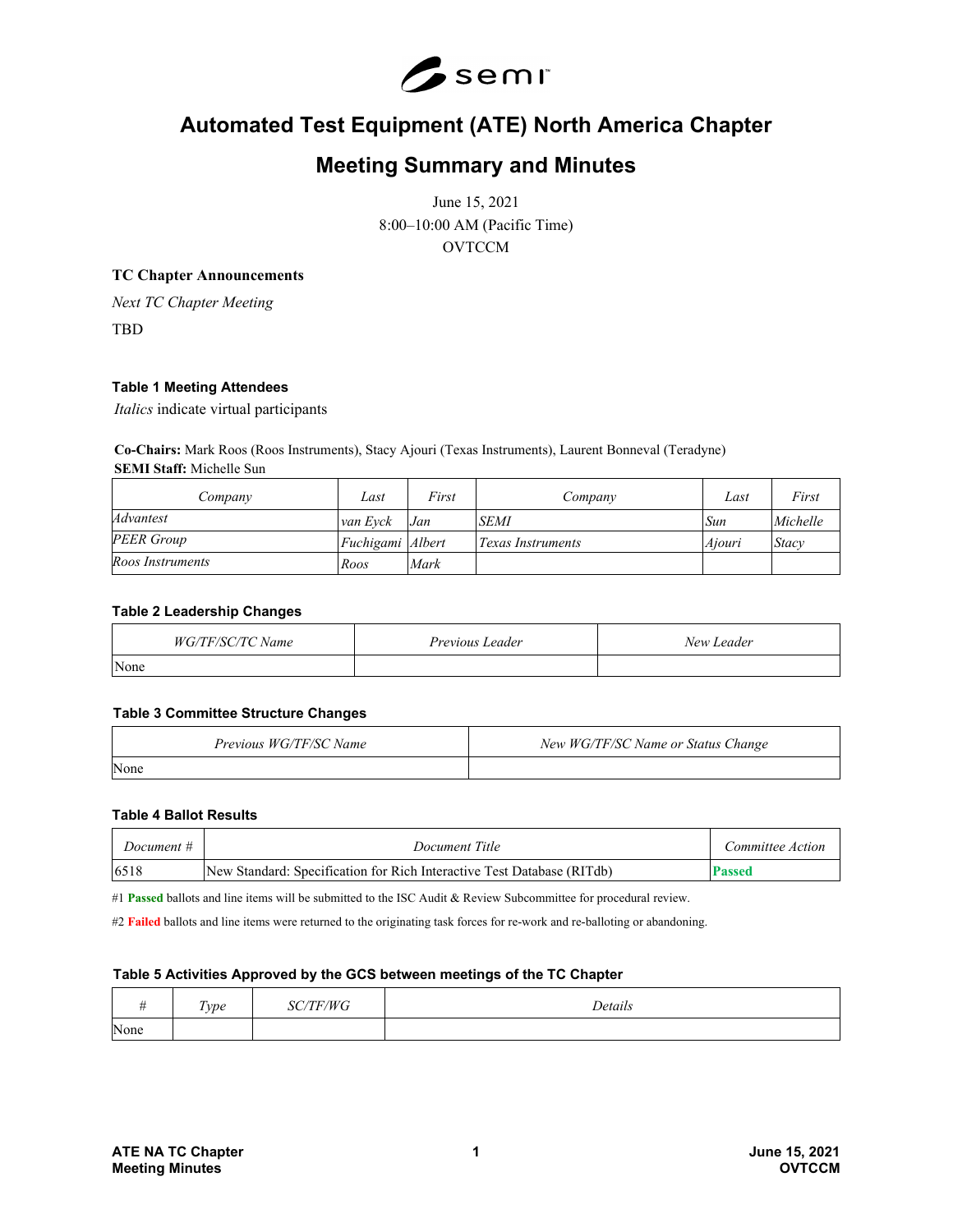

# **Table 6 Authorized Activities**

Listing of all revised or new SNARF(s) approved by the Originating TC Chapter.

| $\overline{11}$ | Type | /TF/WG<br>oπ | Details       |
|-----------------|------|--------------|---------------|
| None            |      |              |               |
|                 |      | .            | $\sim$ $\sim$ |

#1 SNARFs and TFOFs are available for review on the SEMI Web site at: <http://downloads.semi.org/web/wstdsbal.nsf/TFOFSNARF>

# **Table 7 Authorized Ballots**

|      | When | TF<br>. . | Details |
|------|------|-----------|---------|
| None |      |           |         |

### **Table 8 SNARF(s) Granted a One-Year Extension**

|      | $T\!F$ | Title | $i$ as an instant in case.<br>Date<br>. uttor |
|------|--------|-------|-----------------------------------------------|
| None |        |       |                                               |

### **Table 9 SNARF(s) Abolished**

|      | TE<br>1 F | Title |
|------|-----------|-------|
| None |           |       |

# **Table 10 Standard(s) to receive Inactive Status**

| <b>Standard Designation</b> | Title |
|-----------------------------|-------|
| None                        |       |

#### **Table 11 New Action Items**

| Item $#$ | $c$ $c$ <i>i</i> $\alpha$ <i>in</i><br>ned to<br>--- | Details |
|----------|------------------------------------------------------|---------|
| None     |                                                      |         |

### **Table 12 Previous Meeting Action Items**

| <i>Item</i> $#$ | <i>Assigned to</i> | <i>Details</i>                                                                                                                                                   |
|-----------------|--------------------|------------------------------------------------------------------------------------------------------------------------------------------------------------------|
|                 | Michelle, Laurent  | To move Standards content for TEMS TF from Teradyne Box to connect.semi.org<br>community - OPEN<br>(some members cannot access Teradyne Box from work computers) |
|                 | Stacy, Mark        | To follow up on industry case studies project and report the status update at next ATE TC<br>meeting - OPEN                                                      |

# **1 Welcome, Reminders, and Introductions**

Mark Roos (Roos Instruments) called the meeting to order at 8:05. The meeting reminders on antitrust issues, intellectual property issues and holding meetings with international attendance were reviewed. Attendees introduced themselves.

**Attachment**: SEMI Standards Required Meetings Elements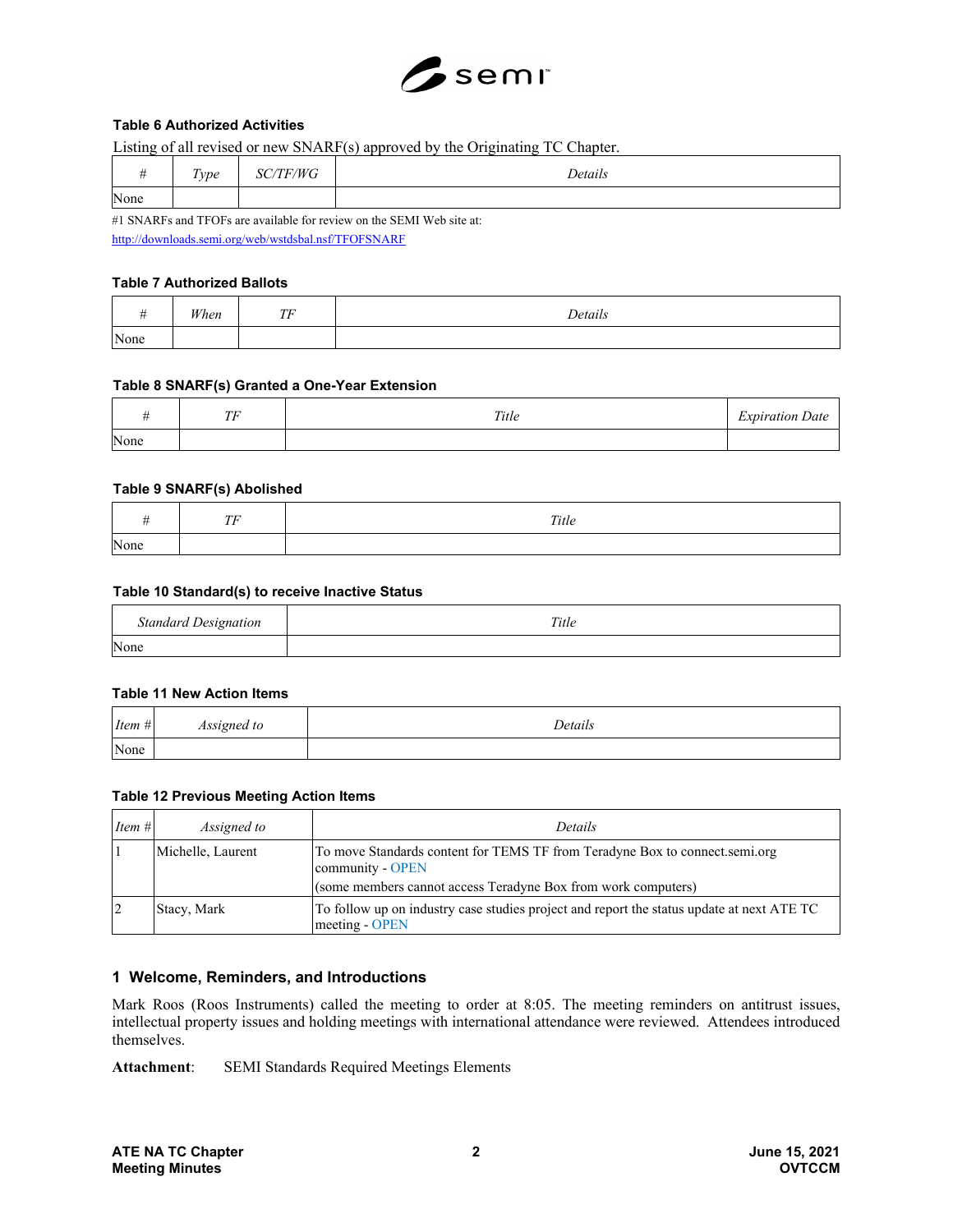

# **2 Review of Previous Meeting Minutes**

The TC Chapter reviewed the minutes of the previous meeting.

| <b>Motion:</b> | Approve the minutes as written                 |  |
|----------------|------------------------------------------------|--|
| $By / 2nd$ :   | By: Albert Fuchigami / PEER Group Inc.         |  |
|                | Second: Stacy Ajouri / Texas Instruments, Inc. |  |
| Discussion:    | None.                                          |  |
| Vote:          | 3-0 in favor. Motion passed.                   |  |
|                |                                                |  |

**Attachment**: TCMinutes\_ATE\_May2021

# **3 Liaison Reports**

3.1 *SEMI Staff Report*

Michelle Sun (SEMI) gave the SEMI Staff Report. Of note:

SEMI Global Calendar of Events

- SEMICON China (March 17-19, 2021; Shanghai, China)
- SEMICON Southeast Asia (May 18-20, 2021; Penang, Malaysia)
- SEMICON Taiwan (Sept 8-10, 2021; Taipei, Taiwan)
- SEMICON West (December 7-9, 2021; [Hybrid] San Francisco, CA)

Critical Dates for SEMI Standards Ballots

- Cycle 2-2021: Ballot Submission Due: Jan 29/Voting Period: Feb 10 Mar 12
- Cycle 3-2021: Ballot Submission Due: Mar 9/Voting Period: Mar 23 Apr 22
- Cycle 4-2021: Ballot Submission Due: Apr 14/Voting Period: Apr 28 May 28
- Cycle 5-2021: Ballot Submission Due: May 18/Voting Period: June 1 July 1
- Cycle 6-2021: Ballot Submission Due: Aug 3/Voting Period: Aug 17 Sept 16
- Cycle 7-2021: Ballot Submission Due: Sept 1/Voting Period: Sept 15 Oct 15
- Cycle 8-2021: Ballot Submission Due: Oct 8/Voting Period: Oct 22 Nov 22
- Cycle 9-2021: Ballot Submission Due: Nov 16/Voting Period: Nov 30 Dec 30

Critical Dates: http://www.semi.org/en/Standards/Ballots

### Standards Publications Report

Total in portfolio – 1,029 (includes 274 Inactive Standards)

| Cycle         | New | Revised | Reapproved | Withdrawn |
|---------------|-----|---------|------------|-----------|
| November 2020 |     |         |            |           |
| December 2020 |     |         |            |           |
| January 2020  |     |         |            |           |

#### New Standards

| Cycle<br>November 2020 | Designation<br><b>SEMI C100</b> | Title<br>Guide for Reporting<br>Chemical Mechanical<br>Planarization (CMP)<br>Polishing Pads<br>Hardness Used in | Committee<br>Liquid Chemicals | Region<br>NA |
|------------------------|---------------------------------|------------------------------------------------------------------------------------------------------------------|-------------------------------|--------------|
| December               | <b>SEMI PV97</b>                | Semiconductor<br>Manufacturing<br>Specification for<br>Silicon Powder Used<br>in Polysilicon<br>Production       | Photovoltaic                  | <b>CH</b>    |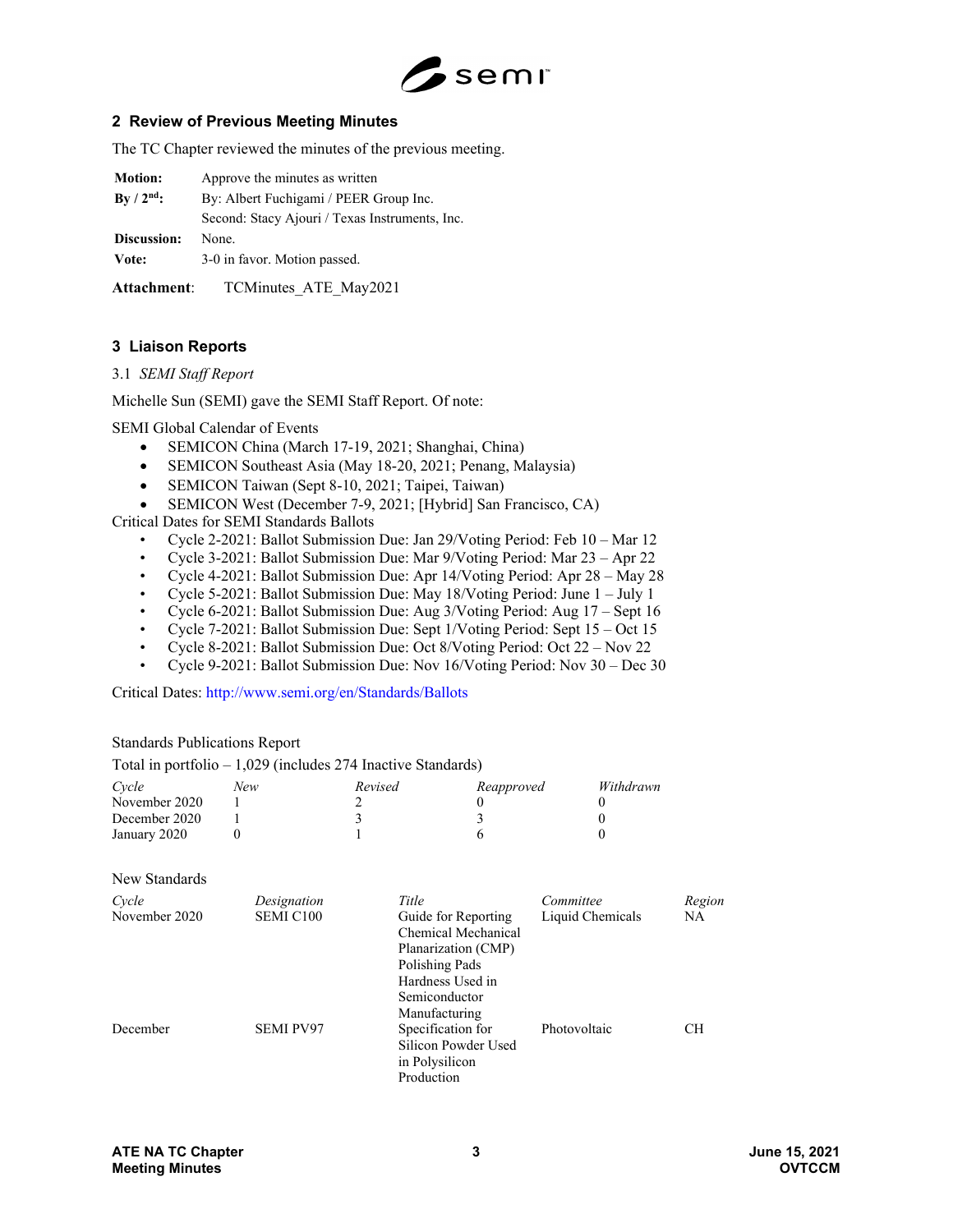

Inactive Standards

| <b>Number of Inactive Standards</b>     |                |
|-----------------------------------------|----------------|
| Assembly & Packaging                    | 48             |
| <b>Automated Test Equipment</b>         | $\overline{2}$ |
| <b>Compound Semiconductor Materials</b> | 4              |
| Environmental Health & Safety           | 8              |
| Facilities                              | 15             |
| $FPD - Equipment$                       | 5              |
| FPD - Factory Automation                | 14             |
| $FPD$ – Materials & Components          | 13             |
| Gases                                   | 18             |
| Information & Control                   | 37             |
| Liquid Chemicals                        | 26             |
| <b>MEMS</b>                             | 3              |
| Metrics                                 | 12             |
| Micropatterning                         | 30             |
| Photovoltaic                            | 1              |
| Physical Interfaces & Carriers          | 19             |
| Silicon Wafer                           | 11             |
| Traceability                            | 8              |

Regulations & Procedure Manual

- Regulations ((November 5, 2020)
	- o Clarification on § 6.5, Disbandment of a TC Chapter
	- o Requires an RSC to disband a TC Chapter when it is shown to be inactive by failing to:
		- hold meetings for two consecutive years,
		- **report activity to its RSC for two consecutive years, or**
		- **initiate new Standards Documents activities.**
	- o Procedure Manual (November 5, 2020)
	- o New § 6.1.3.4.1 defining detailed procedures for disbandment of inactive TC Chapters.

Official Virtual TC Chapter Meeting Rooms *{See attachment for additional slides}* 

- All Chapters of the PIC GTC have completed the simulation training of an Official Virtual TC Chapter Meeting (OVTCCM).
- Nonconforming Titles (See PM Appendix 4) *{None}*
- SNARF 3 Year Status, TC Chapter may grant a one-year extension *{None}*
- Five-Year Review *{None}*

**Attachment**: Staff Report Feb 2021\_v3

# **4 Ballot Review**

Document 6518, New Standard: Specification for Rich Interactive Test Database (RITdb)

This Document passed TC Chapter review as balloted and will be forwarded to the ISC A&R SC for procedural review. See attachment for details.

**Attachment**: 6518 Ballot Report